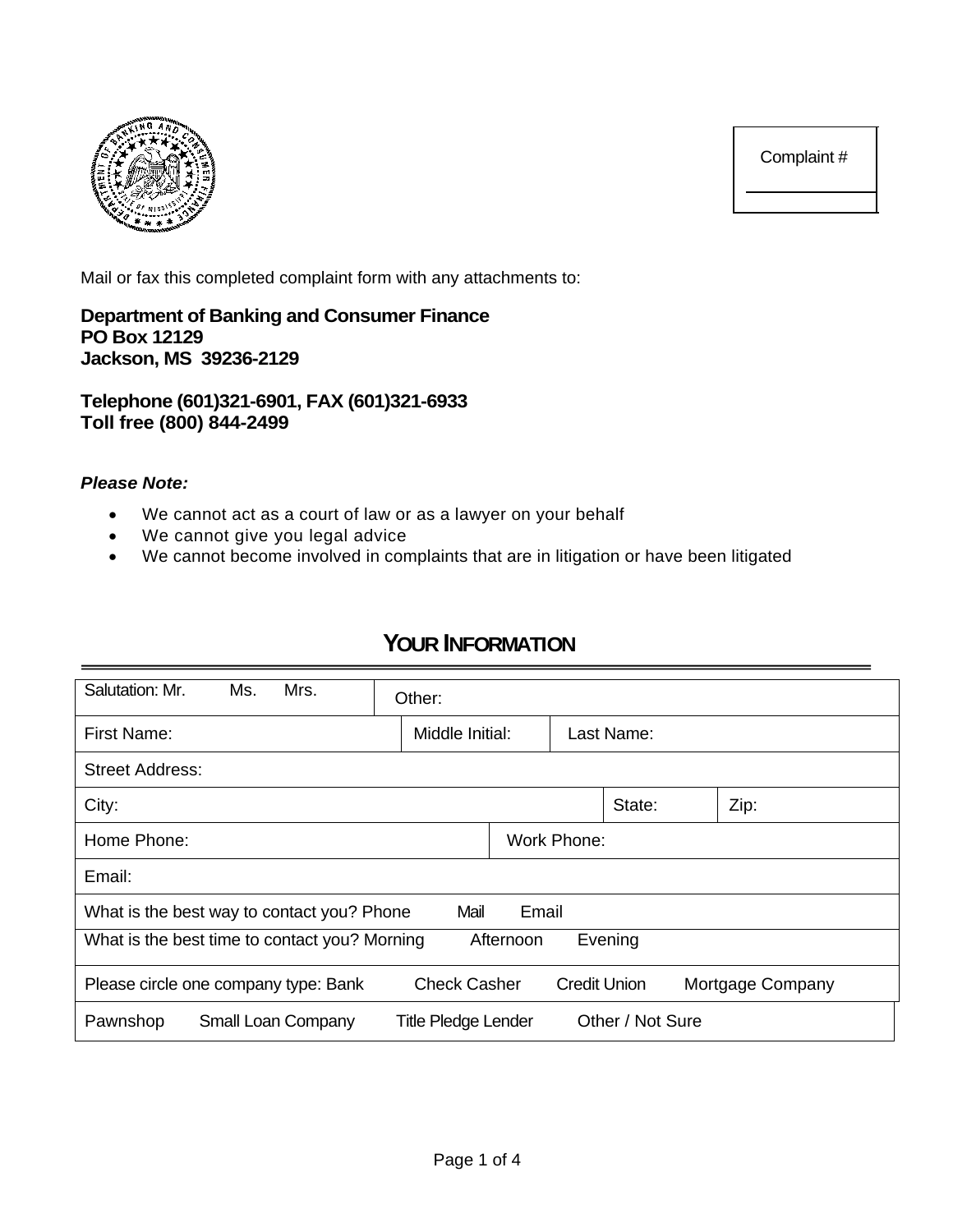# **ADDITIONAL CONTACT INFORMATION**

If you want us to communicate with someone else, such as a family member, attorney, or other person representing you about this complaint, then please provide your representative's information below. If you list someone else and sign this form, you allow us to communicate with and provide relevant information that is about you to that person.

| Name of Representative: |        |      |
|-------------------------|--------|------|
| Relationship:           |        |      |
| <b>Street Address:</b>  |        |      |
| City:                   | State: | Zip: |
| Phone:                  |        |      |

# **FINANCIAL INSTITUTION OR COMPANY INFORMATION THAT IS SUBJECT OF THE COMPLAINT**

| Name of Financial Institution or Company:                                                         |            |        |              |            |       |  |  |
|---------------------------------------------------------------------------------------------------|------------|--------|--------------|------------|-------|--|--|
| <b>Street Address:</b>                                                                            |            |        |              |            |       |  |  |
| City:                                                                                             |            |        | <b>State</b> | Zip:       |       |  |  |
| Phone:                                                                                            |            |        |              |            |       |  |  |
| Type of Account(s): Credit Card                                                                   | Checking   |        | Mortgage     | Other Loan | Other |  |  |
| Have you tried to resolve your complaint with your financial institution or company?<br>No<br>Yes |            |        |              |            |       |  |  |
| If Yes, When?                                                                                     | How? Phone |        | Mail         | In Person  | Other |  |  |
| <b>Contact Name:</b>                                                                              |            | Title: |              |            |       |  |  |
| Have you filed a complaint or contacted another government agency? Yes<br>N <sub>o</sub>          |            |        |              |            |       |  |  |
| If Yes, Agency Name?                                                                              |            |        |              |            |       |  |  |
| Is an attorney handling your complaint? Yes<br>No.                                                |            |        |              |            |       |  |  |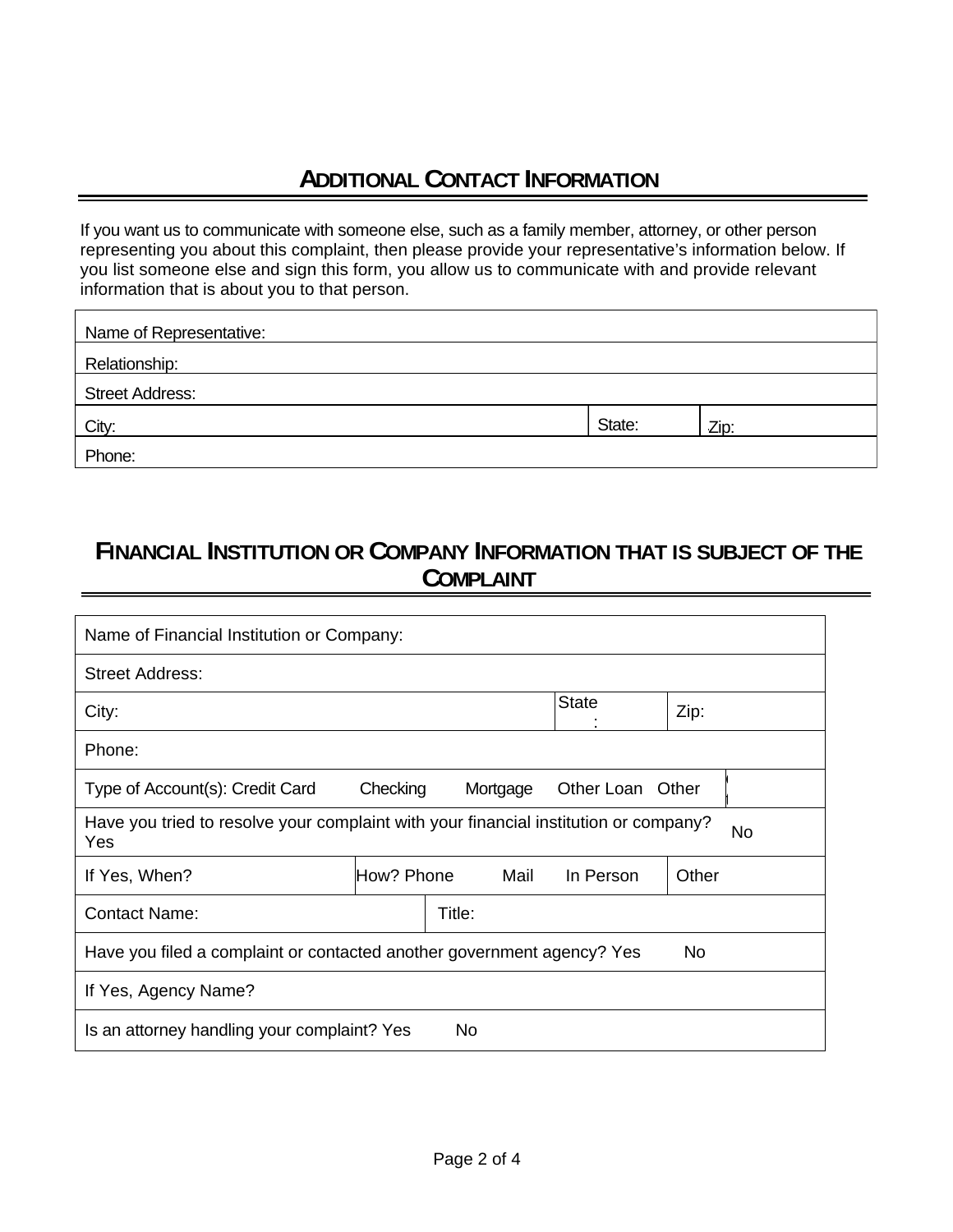Describe events in the order in which they occurred, including any names, phone numbers, and a full description of the problem with the amount(s) and date(s) of any transaction(s). You should also include any response from the financial institution or company.

Be as brief and complete as possible to make the explanation clear. Use separate sheet(s) of paper if you need more space.

Please include *COPIES* of documents related to your complaint such as contracts, monthly statements, receipts and correspondence with the bank. *DO NOT SEND ORIGINAL DOCUMENTS.*

Please be advised that the issues described in this complaint will be shared with the financial institution or company in question for their response.